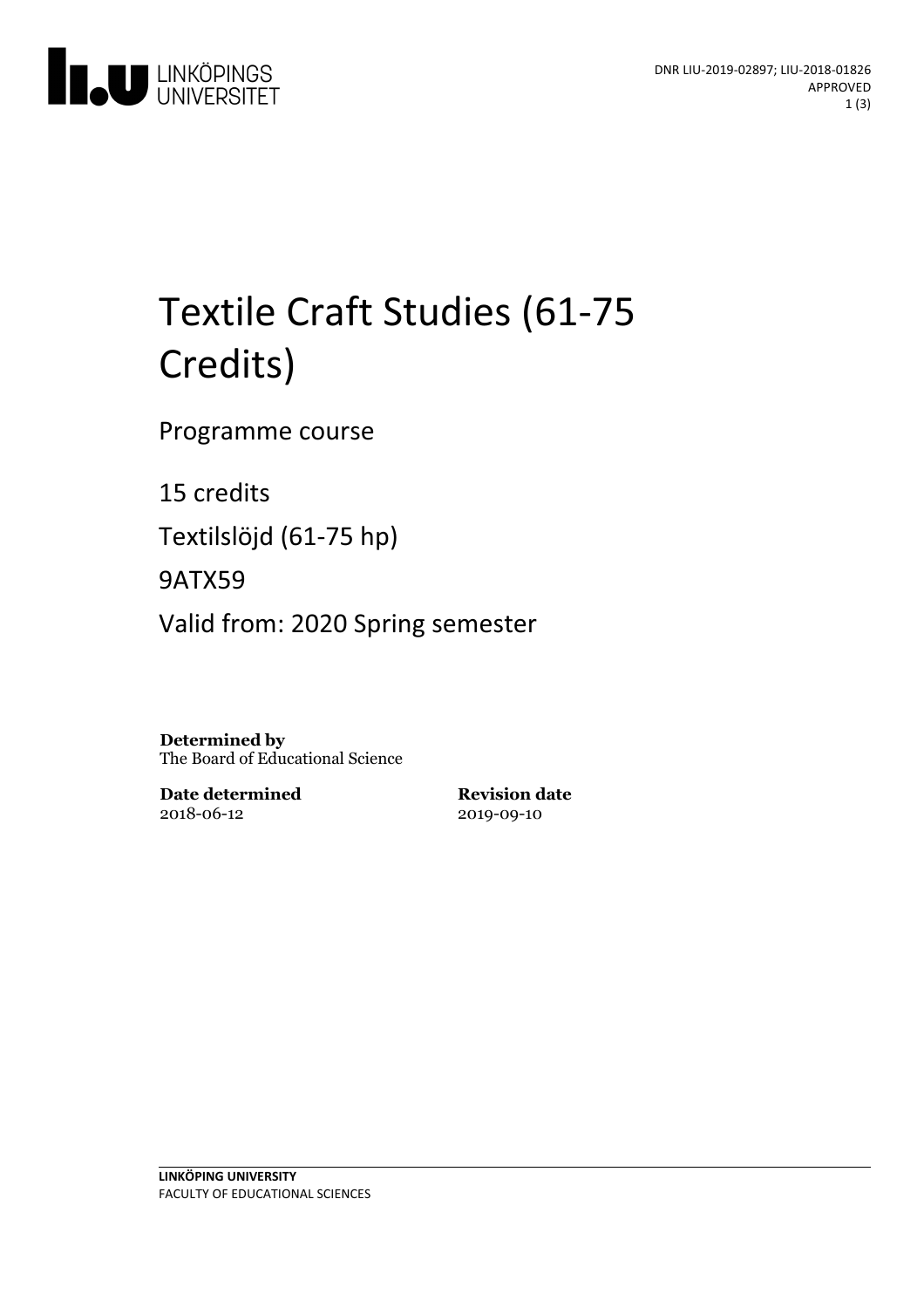# Main field of study

No main field of study

Course level

First cycle

#### Advancement level

 $G<sub>2</sub>X$ 

### Course offered for

Secondary School Teacher Programme with a specialization in Teaching in Grades 7-9 of the Compulsory School

#### Examination

Applies to all courses regardless of grading scale.

Students failing an exam covering either the entire course or part of the course two times are entitled to have a new examiner appointed for the reexamination.

If the course has a three-graded grading scale (U - VG), following applies:

Students who have passed an examination may not retake it in order to improve their grades.

The following applies to courses that include a compulsory component:

If special circumstances prevail, and if it is possible with consideration of the nature of the compulsory component, the examiner may decide to replace the compulsory component with another equivalent component.

If the LiU coordinator for students with disabilities has granted a student the right to an adapted examination for <sup>a</sup> written examination in an examination hall, the student has the right to it. If the coordinator has instead recommended for the student an adapted examination or alternative form of examination, the examiner may grant this if the examiner assesses that it is possible, based on consideration of the course objectives.

#### Grades

Three-grade scale, U, G, VG